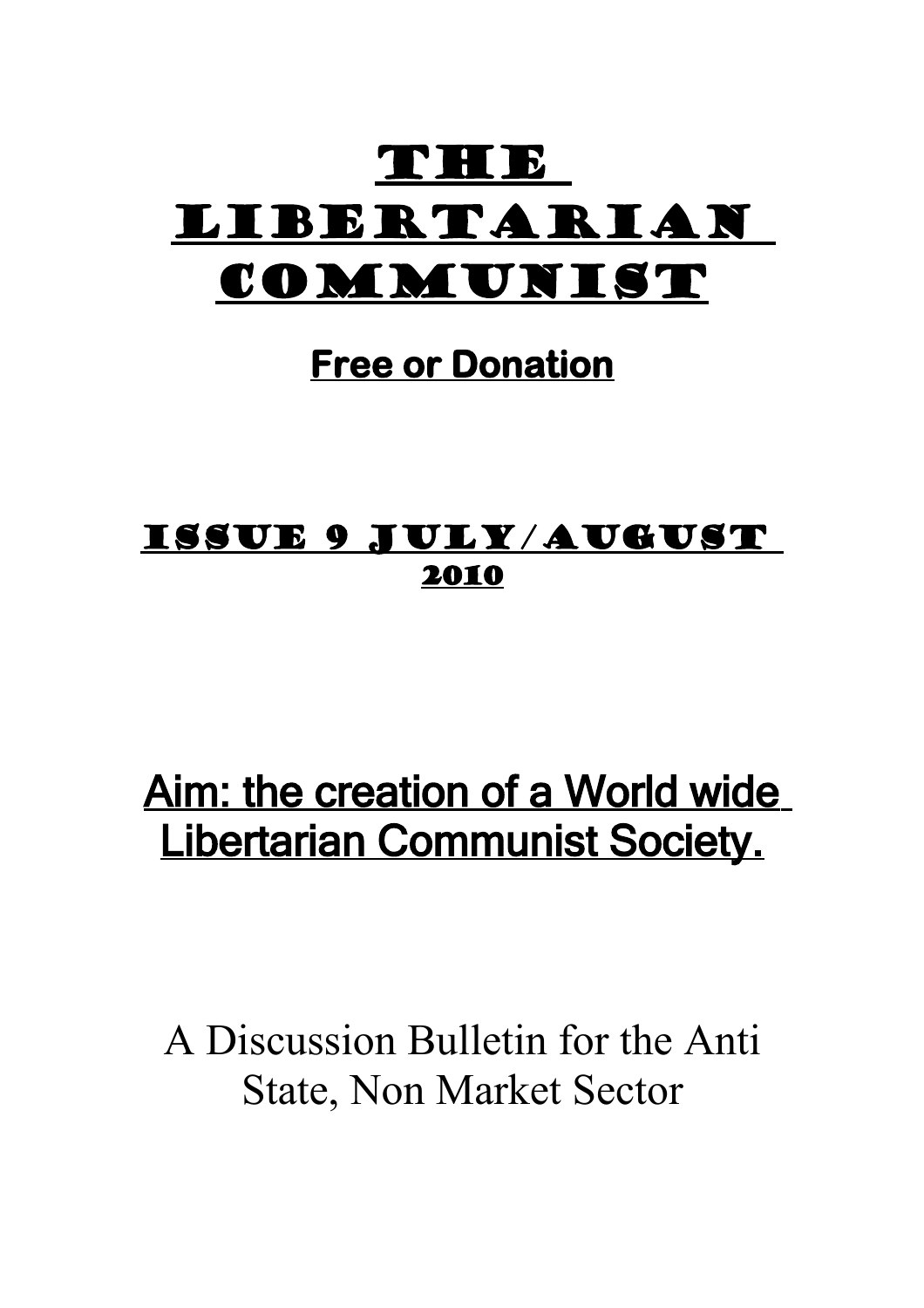The purpose of The Libertarian Communist is to promote discussion amongst the Anti State, Non Market sector irrespective of whether individuals or groups consider themselves as Anarchist, Communist or Socialist as all such titles are in need of further qualification. If you have disagreements with an article in this or any other issue, wish to offer comment or want to contribute something else to the discussion then please get in touch. If any article focuses on a particular group then that group has, as a matter of course, the right to reply. So please get in touch with your article, letters and comments. You can do this by contacting [com.lib.org@googlemail.com](mailto:com.lib.org@googlemail.com) or writing to Ray Carr, Flat 1, 99 Princess Road, Branksome, Poole, Dorset BH12 1BQ.

## **Contents**

Page 2: After the Election.

Page 4: Letters: More on Libertarian Communism/SPGB 1970s: KAZ

Page 4: Industrial Unionism : Mike Young

Page 6: Problems of Revolution: Labour Time Vouchers or Free Access?

Page 9: Industrial News (1): ITUC Survey of Trade Union Rights 2010

Page 10 (2): Tea workers face threat of imprisonment from Ethical Tea Company

Page 11/12 News and Contact details from the Anti State, Non Market Sector

## After the Election

Well the election is done and dusted, bloody good job too. The sight of all those politicians going around, shaking peoples hands, holding babies, making promises they have no intention of keeping even if they could and general arse licking duties for a few weeks is enough to make your stomach churn and when its going on for weeks you begin to wonder if that carving knife you have in the draw is sharp enough to put you out of your misery but then maybe putting your foot through the TV screen will suffice. This time the speculation dragged on as tweedle-Dave and tweedle-Dum (as Freedom May 22nd accurately described them) settled the basis of their elected joint dictatorship to represent the interests of capital in the U K for as long as the pact holds. We are all only too aware of what the Con-Lib Dem coalition has in store for us and its nothing too pleasant but the same would have been of offer no matter which bunch of thugs had assumed power.

 The most exasperating thing, especially for those who reject the profit system in all its guises, is that like so many things within capitalism, (but the election lasts longer), we know what we are forced to go through is a charade. The media, who seem to be more influential with every election this time we had the dreadful leadership debates, put forward the notion that the election was democracy in action; the result would be the voice of the people. Well if this was democracy you can stuff it where the sun doesn't shine. Is it possible that the term democracy can be given to a system where once every four or five years people get the opportunity to elect a government who will run a system which can only operate in the interests of a minority and to the detriment of the majority? Can it be a democracy when you have a choice between two or three parties who all stand for the same thing? The only difference between this and a one party state is that in the latter you are not allowed to stand against the ruling party whilst in the former the agenda is controlled so that real alternatives cannot be meaningfully discussed. Is it democratic when the most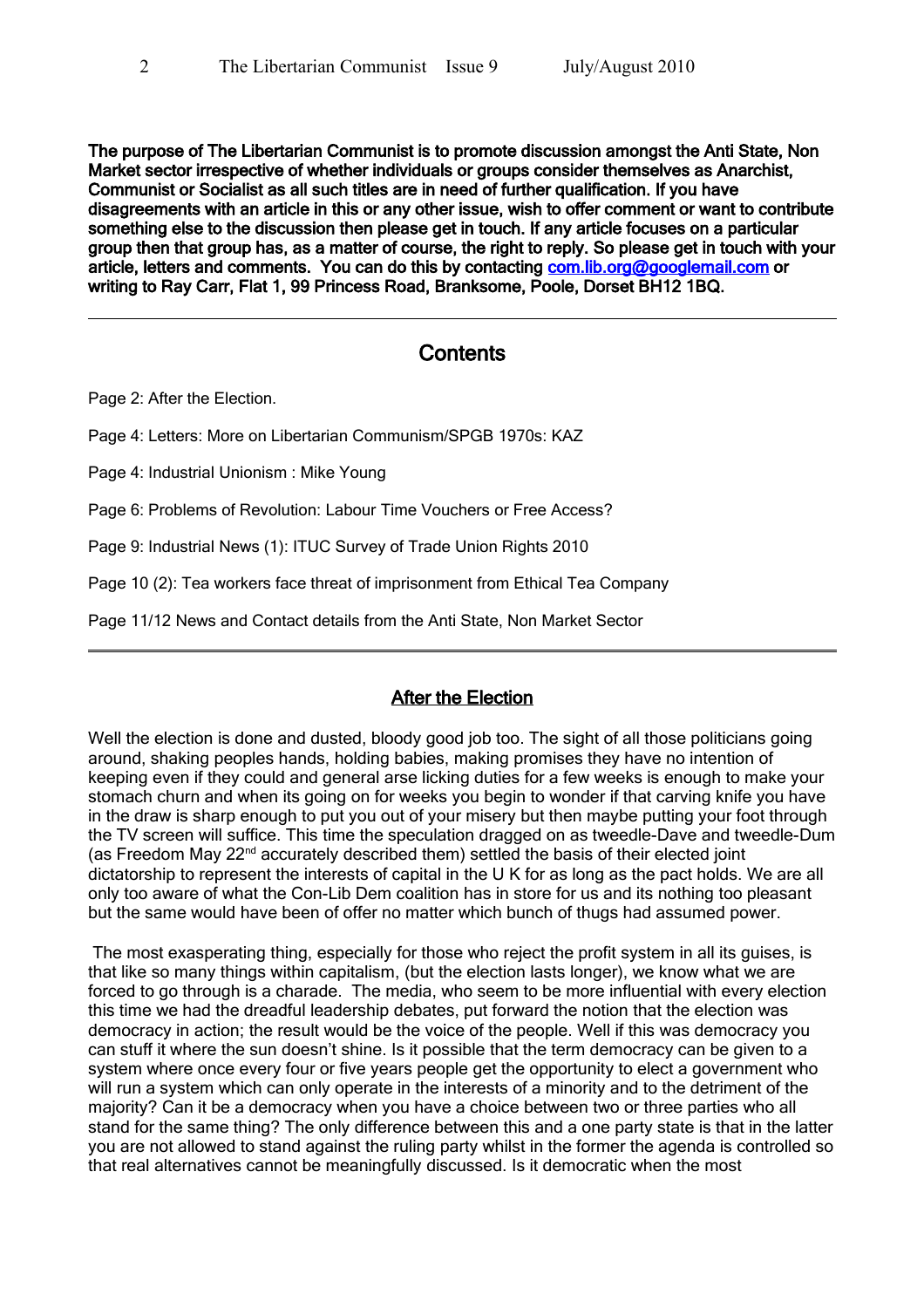Vital question of all, that of who owns and controls the means of producing and distributing the means of life is never even raised? This election like all others here and in other parts of the world will leave the ownership of those means in the hands of a few very wealthy individuals and corporations. No democracy in this sphere means that democracy does not exist. Why, we may ask, do the majority of people in elections worldwide (those who bother to vote) vote for the continuation of a status quo which is clearly not in their interest? Part of the answer is that the same minority who own the means of wealth production also own the means of promoting and perpetuating the dominant ideas in society. The state and the class it represents control such institutions as the education system and mass media, that same mass media that promotes elections as democracy in action.

So how might we go about overcoming this problem where because a majority of workers have accepted that capitalism is the only system possible they find it inconceivable that the solution to their problems lays outside the confines of that system? How do we get them to think outside of this box? In part the answer to this is that it is their involvement in struggles within the system that forces people to confront and challenge the notion that capitalism is the only system possible. However the point has to be made that the class struggle is not a simplistic process whereby it inevitably leads to people challenging the system. Involvement leaves some peoples ideas unchanged and some involved in bitter confrontation can turn to reactionary ideas. Having said that our involvement in such struggles and engaging with people in a variety of activities is indispensable if our ideas are to become more influential and workers are to gain the confidence needed to change society.

Writing almost fifty years ago Maurice Brinton makes some suggestions that are still relevant today **[See Maurice Brinton:** Revolutionary Organisation in Workers Power, Page 50, AK Press 20041. Firstly, he suggests we need to communicate to workers involved in conflicts details of other workers struggles. This can be done as Brinton suggested, through the revolutionary press but today we

have a wider variety of methods at our disposal via the enhanced world-wide communications network. This also includes bringing information about workers' struggles worldwide as well as making available a detailed history of the class struggle. This helps workers involved in confrontations realise that what they are facing is nothing new and draw lessons from the past. A second point raised by Brinton is the way we involve ourselves in everyday struggles whether in the workplace, community or in anti war movements and today we would have to add ecological issues. Such involvement has several objectives. The first is obviously to secure victory for the workers involved but it is important to encourage people to organise themselves rather than applying a detailed blue print for how workers should conduct themselves. However, as Brinton argued, this does not mean drawing back from presenting our own ideas and trying to convince workers about the wider implications of their struggles. In addition to this, as we argued in an earlier issue of TLC, we see the need for the development of local social centres or bookshop/cafes. These could be used for local groups to hold meetings, make literature available, be used for social events and for workers involved in struggles to co-ordinate their activities and for fund raising events. Workers need to be able to come into contact with anti capitalist ideas on a daily basis. There are no easy answers of how to confront the hold that dominant ideas have over a majority of people but what we can offer is the space for groups and individuals in the anti state, non market sector to discuss ideas of how we could proceed based on their own experiences.

**The Libertarian Communist is sent out by post or email, free of charge. We would like to thank those readers who have made donations either by money or postage stamps. Such donations help keep this discussion bulletin going and hopefully will help achieve, in time, a bigger and better publication. If you wish to make a financial contribution please make cheques payable to (World of Free Access) and send them or stamps to, C/O Ray Carr, Flat 1, 99 Princess Road, Branksome, Poole, Dorset, BH12 1BQ.**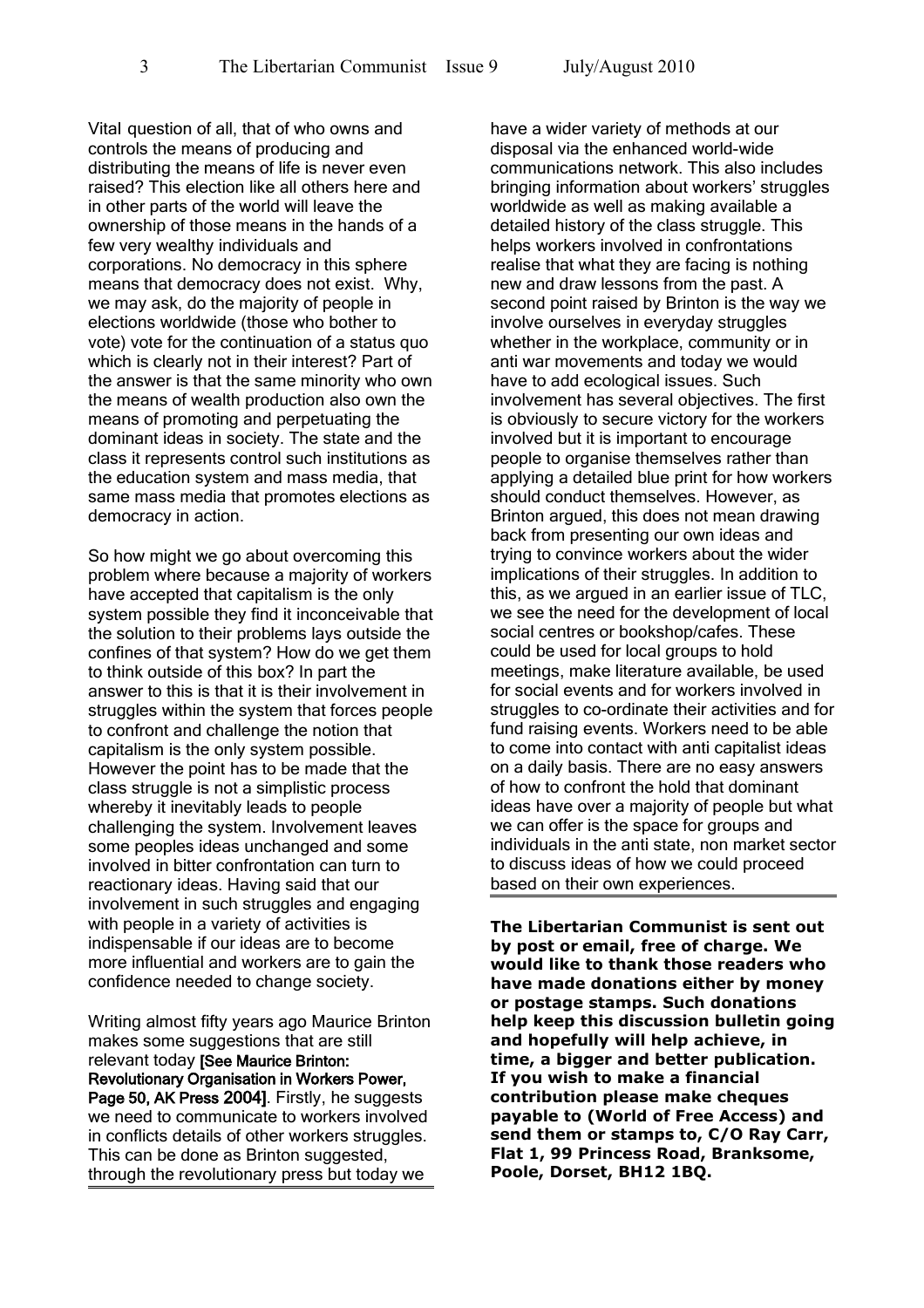#### **Letters**

Just one letter for this issue this concerns the article in issue 7 on the Libertarian Communism journal produced by SPGB members in the 1970s and the letter concerning this published in the May/June issue from Mike.

#### Dear Lib Com

Further to "Mike" about the history of the original Lib Comm. It was *originally* called Critical Theory and Revolutionary Practice but soon became Libertarian Communism, by which name the whole run of the journal (and its associated group) is known by. This is a full publishing history which you might want to publish as a JUST FOR THE RECORD:

#### **Libertarian Communism Journal**

i) as an internal publication within the Socialist Party of Great Britain.

"Critical theory and revolutionary practice" no. 1, October 1972

Unnamed journal, (undated and unnumbered but annotated no. 2, April 1973)

Unnamed journal, (undated and unnumbered but annotated no. 3, September 1973)

"Revolutionary Communism", no.4 (no date but late 1973)

"Libertarian Communism", no.5, April 1974

"Libertarian Communism", no.6, June 1974

"Libertarian Communism", no. 7, January 1975

> ii) as the publication of the organisation Social Revolution

"Libertarian Communism", no.8 (undated but June 1975

"Libertarian Communism", no.9 December 1975

"Libertarian Communism", no.10, July 1976

#### **KAZ**  *Industrial Unionism.*

It seems to me that "Industrial Unionism" with its principled opposition to capitalism and the state belongs in a fairly uncomplicated way to the organisations of the anti-capitalist, anti-statist, and antireformist sector. However, Because of a recent misunderstanding regarding the character of "Industrial Unionism" I experienced with someone with a generally superb grasp of the "Thin Red Line", I realised the understanding of revolutionary industrial unionism, as a group truly belonging to the anti-state non-market sector, might not be as ubiquitous as I had previously imagined. I thought it might be helpful to write an "Industrial Unionism" 101 for TLC to promote discussion of this subject. Moreover, because of the misunderstanding I encountered I thought it best to make it excruciatingly straightforward! All apologies to everyone who already knows everything that follows!

Most unions in the UK are trade unions (although, to confuse matters, there are many trade unions that use the term Industrial Union, even though they organize by trade or craft and not by industry). Trade unionism has become the conventional means by which workers organize to "bargain collectively" in order that they might sell their labour-power at the best possible price and improve their working conditions. If you are reading this fine journal it will be stating the bleeding obvious to say that trade union activity, including strikes, is necessary in capitalist society to fight against the economic inequality inherent in capitalism. Sadly, this activity will never be sufficient to promote meaningful and lasting social change because the mainstream unions lack any overall criticism of capitalism, in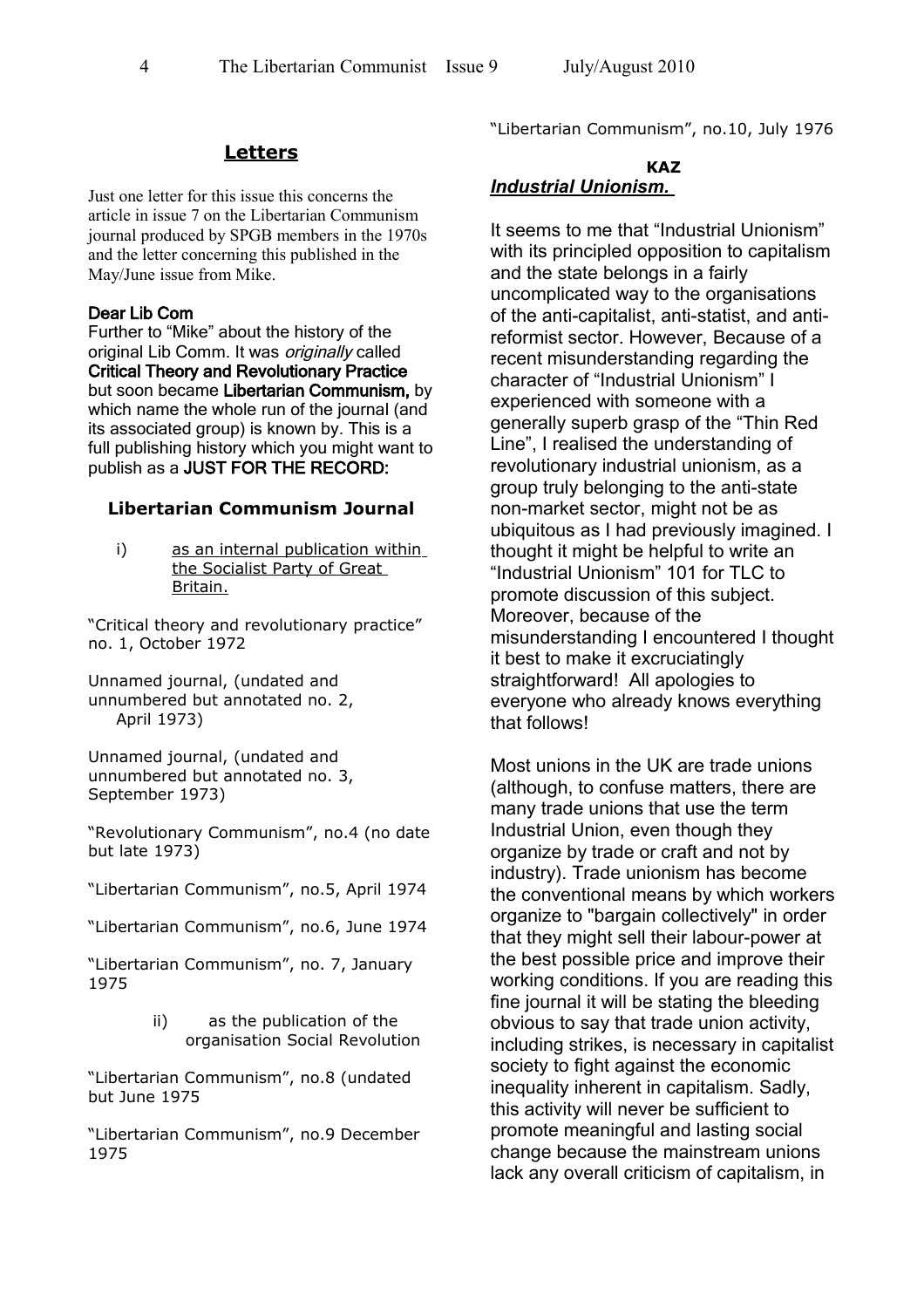which a tiny minority own and control the means of producing and distributing wealth, as inherently unfair. Therefore, they tend to be co-opted by capitalism into misleading the workers that they share interests in common with the tiny employing class. In addition, all too often unions are led by fat cat salary earning General Secretaries and other senior officials who "bargain collectively" with bosses behind their members' backs to reach "negotiated agreements" which are then binding on the rank and file. For these reasons, among others, trade unions end up seeking only an improvement in immediate conditions without going on to seek an "impossible" alteration in the basic relationship of wage-labour and capital. Basically, mainstream unionism is thoroughly "reformist". Obviously (to continue to preach to the choir here) trade unions should continue their efforts to obtain the best conditions they can for workers, and should be supported in that struggle (and industrial union members are often trade union members through this necessity).

However, real social change can only be secured by workers organizing as a class and struggling for the abolition of the wages system, not just for higher wages. That is the point of "Industrial Unionism". Revolutionary industrial unionism belongs to the Anti-State Non-Market sector because of its program for the selfliberation of the working class from wage slavery, exploitation and oppression. It is not trade unionism, not simply because it organises on the basis of industry and not on the basis of trade, but because it is a movement for radical change that asserts that the working class need to organize (as a large industrial union) precisely in order to establish a classless society without State or Market. Its program seeks to further the organization of working people into a class acting for itself, seeks to further the defeat and overthrow of the supremacy of the

employing class and seeks to further the achievement of an alternative society by the working class "consciously and democratically" through its own organizations. In addition, because, it belongs to the Anti-State Non-Market sector, it is led from the bottom up by its rank-and-file membership rather than by fat cat salary earning leaders and/or vanguardists. All workers are included and have an equal say in the industrial union organization (including those who are disabled and unemployed), and it unites all workers across trades, industries and countries without distinction of gender, sexuality, ethnic/cultural identity or religion. And yes, obviously, it organises on the basis of industry and not on the basis of trade or craft! (for an explanation of how this is designed to work see [http://wiiu](http://wiiu-uk.tripod.com/what-is-revolutionary-industrial-unionism.html)[uk.tripod.com/what-is-revolutionary](http://wiiu-uk.tripod.com/what-is-revolutionary-industrial-unionism.html)[industrial-unionism.html](http://wiiu-uk.tripod.com/what-is-revolutionary-industrial-unionism.html)

To the best of my knowledge (and I am open to correction on this), there are at least two (possibly three) "Industrial Unions" in the UK:

1. The IWW, a grassroots, democratic and militant union that seeks to organise ALL workers in ALL industries in ALL countries into One Big Union. It is not controlled by or affiliated with any political party or political movement. No money goes to politicians. Membership dues are used to maintain the union and assist organizing campaigns. As a result, monthly dues are low.

2.The WIIU, which is very similar, but is a Deleonist industrial union in the sense that it seeks to encourage the working class to organize both politically, taking power through democratic elections, and industrially, to exercise that power by its full control of the means of production and distribution. However, the WIIU recognises that, at this time, there is "no single political party that can be said to stand as a singular representation of the principles of revolutionary industrial unionism".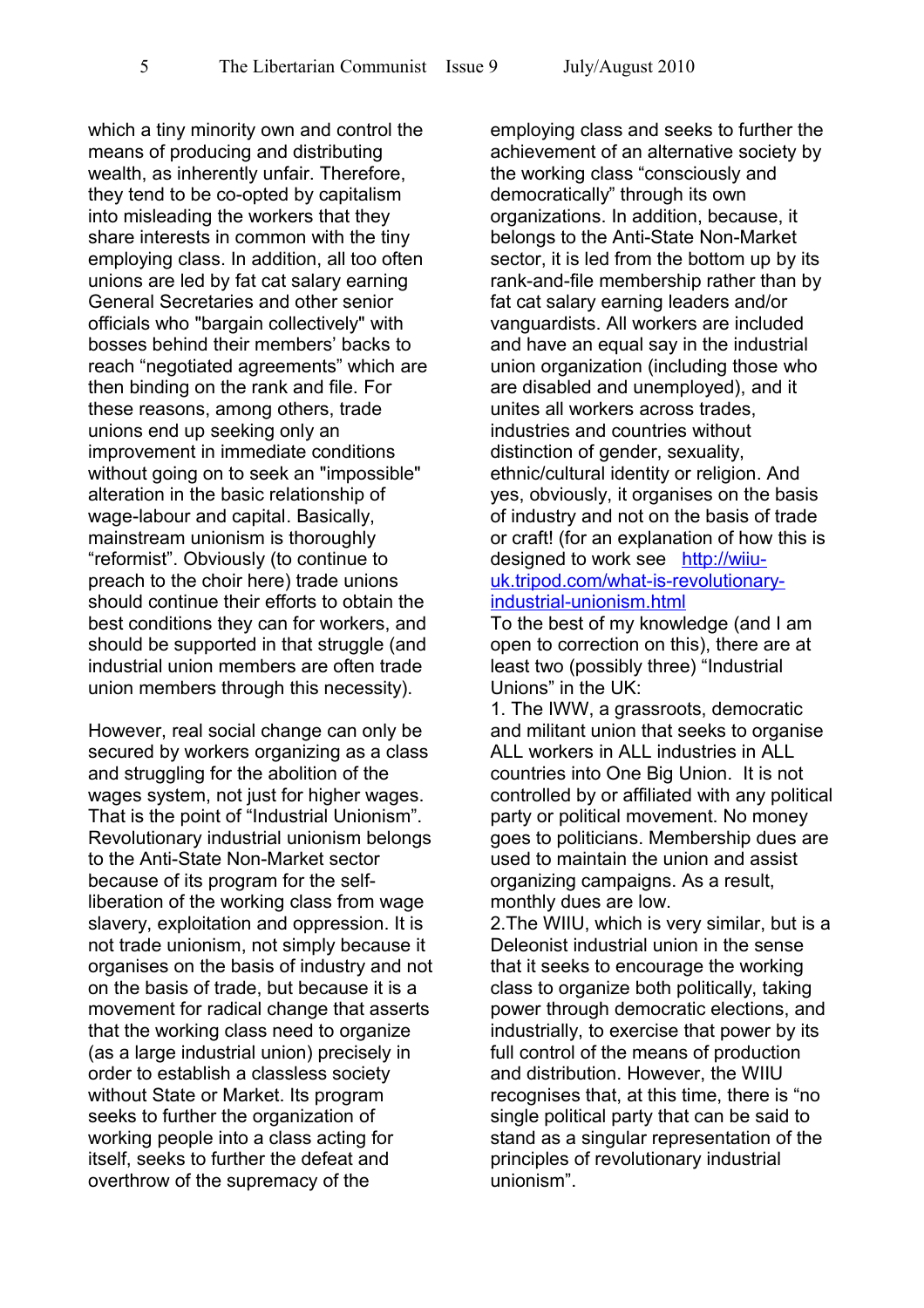3. Possibly SolFed. I am uncertain to what, if any, degree SolFed would wish to endorse my description of industrial unionism [no reply to my e-mail]. Therefore, although their constitution includes the excellent phrase "Revolutionary unionism is based on the class war and holds that all workers must unite in industrial unions that fight for our liberation from the double yoke of capital and the state", I cannot unequivocally include them here. From their web site, they look like thoroughly good folk to me though, and obviously belong to the anticapitalist, anti-statist, and anti-reformist sector!)

For further information about IWW-UK go to<http://iww.org.uk/>and for

further information about WIIU-UK go to [http://wiiu-uk.tripod.com](http://wiiu-uk.tripod.com/)

(And for SolFed, given the above, go to <http://www.solfed.org.uk/>)

There are also two further sites I would recommend looking at, one pro (and generally full of exceedingly useful information) [http://www.deleonism.org/,](http://www.deleonism.org/) and one anti but still quite useful for further discussion

[http://www.worldsocialism.org/articles/soc](http://www.worldsocialism.org/articles/socialist_industrial_unions.php) ialist industrial unions.php

There you go granny, that is how you suck those eggs.

Mike Young

## Problems of Revolution

Hopefully this will become a regular feature of The Libertarian Communist but as always this is dependent on readership interest and involvement in terms of either responding to issues already raised or raising new areas for discussion. The aim of this section will be to discuss problems and issues involved in the revolutionary change from capitalism, a system dominated by the state and market

with its interest on profit and capital accumulation to one of communal ownership, free association and living in harmony with the planet. The issues raised can be on how we might achieve our aims or the problems we may face when we get there.

The following discussion is on how we will obtain the things we need to live in a free society, will there be some restrictions as supporters of Labour Time Vouchers maintain or will it be based on free access?



In the following discussion more space is likely to be taken up with Labour Time Vouchers (LTV) than with Free Access this is simply because whilst free access has it critics and problems it is less complex than LTV, not that the latter is highly complicated but there are more organisational problems to be considered. Although LTV are also known as simply Labour Vouchers, Labour Certificates or Labour cheques, for this discussion we are going to use the term Labour Time Vouchers (LTV) as this term seems to best describe what they are all about.

Free access is best summed up by the notion, **"From each according to their abilities to each according to their self determined needs"** Thus in a free society based on the common ownership of the means for producing and distributing the things we need to live, people would voluntarily contribute their labour to society based on their abilities and to a certain extent their interests and would take from the common store of available goods based on their self defined needs. Whilst it would be expected that the overwhelming majority of people capable of working would do so there would be no compulsion and people would not be limited in terms of consumption but society would expect most to act in a reasonable and logical manner and not take more than they need. LTV were first proposed by Robert Owen in 1820 and were advocated by Marx [Critique of the Gotha Programme] as a means of organising labour and consumption in a socialist/Communist society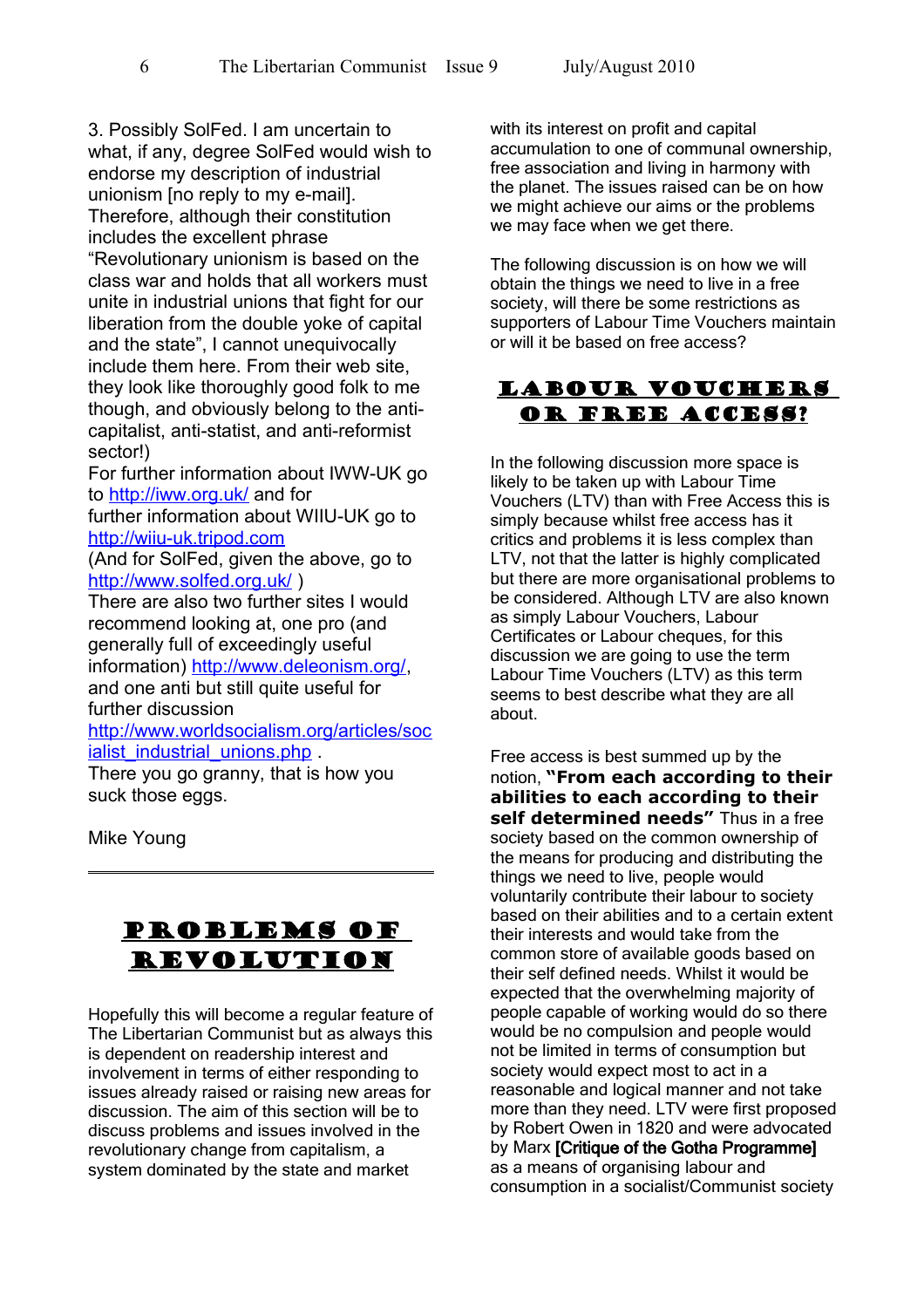as it first comes out of capitalism. Workers receive a certificate from society that they have contributed such an amount of labour (after deducting her/his labour for the common funds), and this allows them to withdraw the same amount from the common stock of the means of consumption. Workers thus contribute the same amount of labour to society in one form that they receive back in another form {p.16]. The De Leonist Socialist Labor Party (DLSLP) argues that in a socialist society private ownership of the means of production and distribution, the profit motive and money as a means of exchange will all disappear and a new system of production for use would use LTV which workers could exchange for goods and services. Workers will receive a LTV from their union showing they have contributed a certain amount of hours and the vouchers will give workers the right to withdraw from the social store as much as they have contributed to it, less that reserved for the common funds [The People, December 1999].

Whilst there is little doubt how free access would work, the controversy surround its feasibility and practicality, there are disagreements between supporters of LTV of how they would operate.

Supporters of LTV agree that they are paid for hours of labour performed; they are not money but are used to purchase goods and services. However there are about four debateable issues .(1) will all workers get the same amount of LV for a certain amount (say one hour's labour or does it depend on the degree of difficulty or desirability of labour performed? (2) Are LV a temporary measure or are they permanent? (3) What happens to those who cannot work? In this respect some LTV adherents argue that some basic necessities should be free to all. Others say enough vouchers should be given out to those who cannot work or work enough hours so they can afford basic necessities or enough vouchers should be given out to those determined (by someone or some group) to be needy or justifiably unable to work to ensure they can afford basic necessities.

(4) Will Labour Time Vouchers Circulate? To this question some answer no, once a purchase is made a LTV is destroyed or must be re-earned by labour. However some

believe that LTV should circulate like money, some believe they should be able to be invested (not for profit) or that when something is purchased the seller should be able to reuse them [World Socialist Movement (WSM), What are Labour Vouchers? See their website]

## Free access: some criticisms and counter arguements

 $\overline{a}$ 

Free access is viewed by its opponents such as the De Leonist Socialist Labor Party as a non market utopia. In a reply to Frank Girard [Discussion Bulletin Jan/Feb 2001] They argue that free access would allow the old parasite (capitalist) class to be able to take just what they want from society without having to work for it. In [Socialism's Consumer Market, De Leonist Society of Canada, original dated Jan/Feb 1997] it is argued that the free access argument is based on the false premise that the capitalist class and it supporters would bow to the will of a socialist majority and would not attempt to undermine it by, for example, using squads to strip the market bare of food. A basic argument against free access is that some people would simply take more than their fair share and thereby cause shortages that would cause massive disruptions to the system. Before he came to favour free access Frank Girard argued that the concept of LTV did provide an answer to the most common objection/question raised against free access; what about the lazy people who would refuse to work? The LTV supporter's argument was that all those who were capable of working would have to work. The WSM [see its website, What are labour vouchers?] argue that now and for some time enough could be produced, in an ecological manner, to satisfy the self defined needs of the world's population. With a conscious majority, (well over 51%), in favour of socialism world wide even allowing for a situation where some people do act in an irresponsible manner, such as refusing to work or taking more than they need, there is not going to be enough of them to disrupt and destroy a system of free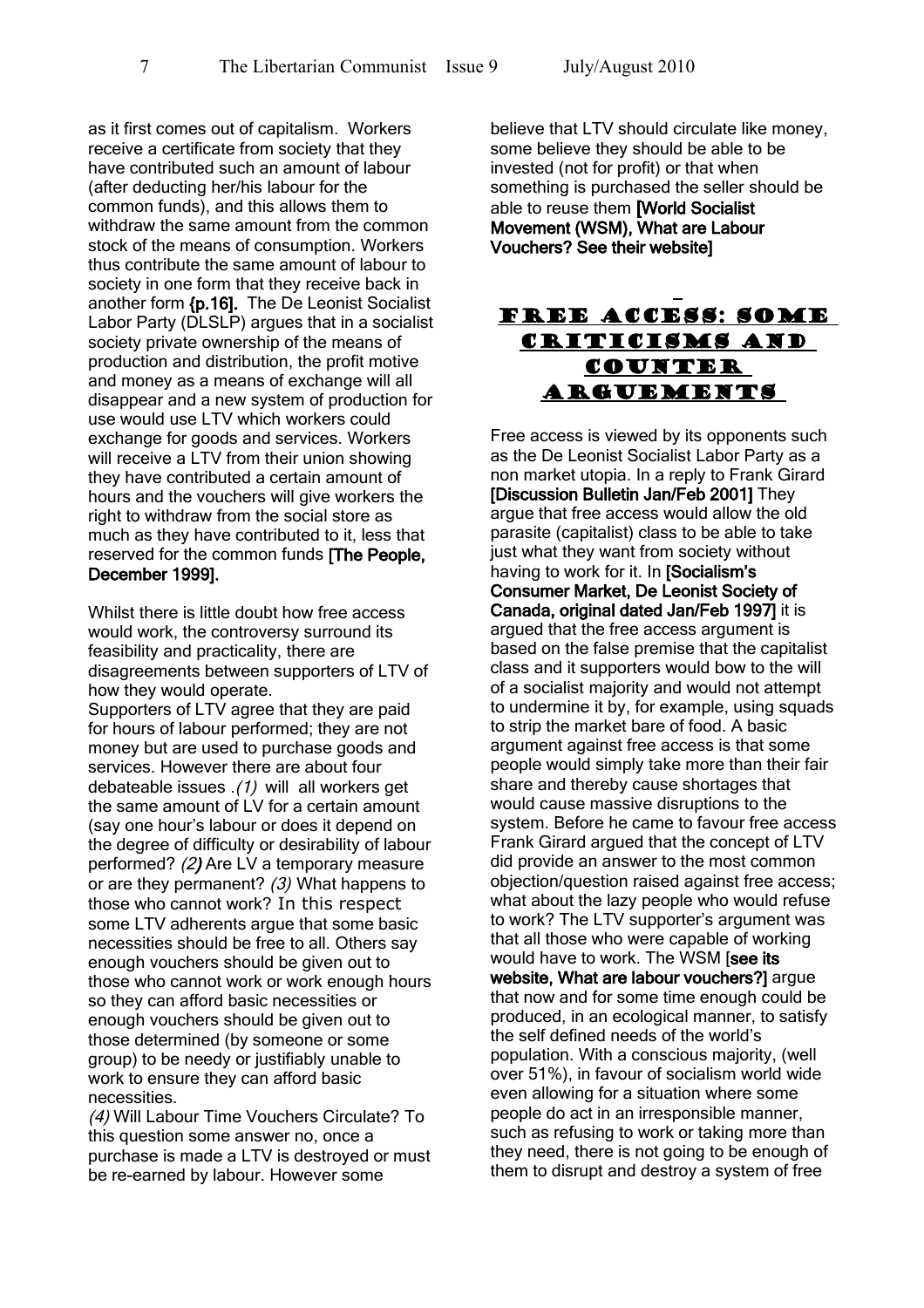access. To this the argument could be added that free access cannot be related to the sort of mass consumption we see in the advanced capitalist systems where people are urged to change products constantly in order to increase sales {see Murray Bookchin quote in issue 8 of TLC, page 3]. Kropotkin [The Conquest of Bread, Page 221] argued that the day when any civilized association of individual asked themselves the question what are the needs of all and what are the means of satisfying them? It would see that in industry and agriculture it already has the means to satisfy those needs providing it has the knowledge of how to apply those means to satisfy those real needs.

## Criticisms of LTV

The arguments in favour of LTV have already been stated in putting the case against free access but to sum up 1) They would provide a means to control former members of the capitalist class and their supporters if they attempt to disrupt and bring down a socialist system in its infancy. 2) The argument against people refusing to work or taking more than they needed do not apply with a system of LTV as all would have to contribute and could only take on the basis of what they have contributed. They would therefore not have the problems associated with a system of free access. As we have already noted there are differences between those who advocate LTV as to how they might operate. So first of all how would the amount of labour contributed by each person be calculated is it as simple as one hours labour is worth say five LTV irrespective of the difficulties and skills and worth to society of that labour? [Kropotkin, [The conquest of Bread, pp.196], suggests that while you could estimate two workers both labouring for 5 hours per day over a period of one year and suggest that over that time they have contributed equal amounts, you cannot divide their work and estimate that one hour or day of one is worth the same as the hour or day of the other. This ignores, he argues, what is complex in industry and agriculture, it would be ignoring to what extent all individual work is the result of past and present society as a whole. Frank Girard, [Discussion Bulletin May/June 2000], also notes the problems involved in quantifying goods and services in terms of

time and this, he points out, will lead to a group of workers having to administer them, spending time outside of the areas we usually regard as useful production. Girard suggests that the administration of LTV would be an activity very similar to that of banking or business accounting and could lead to an aspect of control associated with accounting. A similar point is made by the WSM who argue that some body will have to decide who gets them, how many, are they to be reused or destroyed and this might lead to more than simple administration, the system might have to be policed with some engaged in activities to make sure people are not taking things they have not paid for. [WSM: What are Labour Vouchers?]

As we have seen there is some disagreement between supporters of LTV over the issue of whether LTVs would circulate. The WSM argue that If LTV circulate they are money but if they do not circulate but are only used to account for hours worked and goods taken, they are not money as defined in the broader capitalist sense, although to workers they would seem to amount to the same thing. It is generally agreed by their supporters that LTV could not be used to accumulate the means of producing wealth their purpose would be limited to limit consumption and enforce work [WSM]. John Crump [A Contribution to a Critique of Marx, Solidarity/Social Revolution 1976, pp10-11] argues that the only way to prevent LTV exchanging between individuals would be a strict policing system.

## Would a LTV system be just another form of capitalism?

The WSM and Frank Girard in criticising LTV as envisioned by the SLP and John Crump criticism of them as advocated by Marx in Critique of the Gotha Programme all question whether such a system would simply be another form of capitalism. The WSM, argue that LTV maintain the idea inherent in the wages system that our human worth is determined by the amount of goods we produce or own. Likewise Girard [Discussion Bulletin May/June 2000] argues that LTV as described in SLP literature are remarkably like money and the new system sounds like the old market system with a new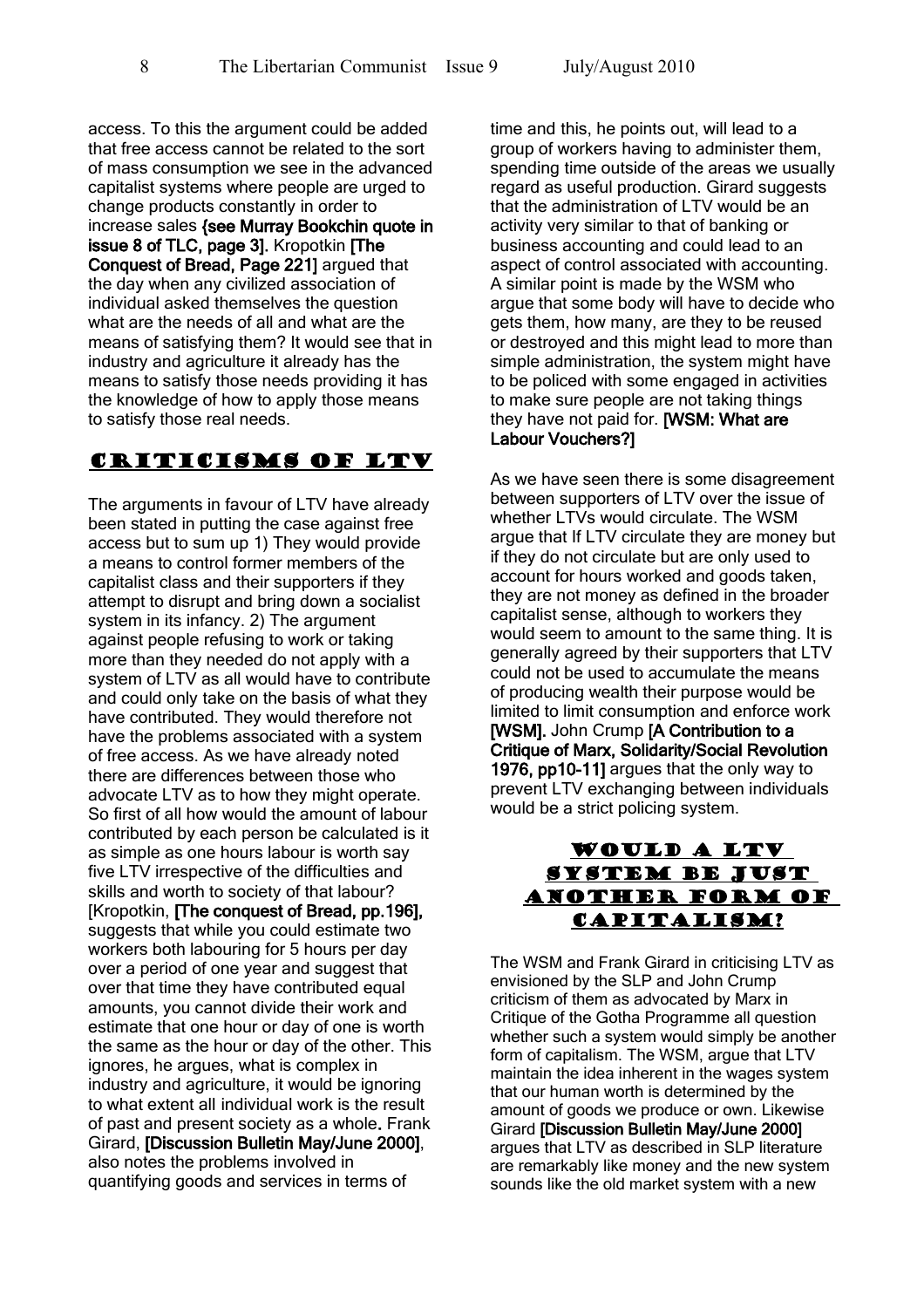medium of exchange. Crump {A Contribution to a Critique of Marx, Solidarity/Social Revolution, 1976, page 101 in tracing the problem back to Marx in, Critique of the Gotha Programme, goes a stage further, Marx, he argues, was basically advocating a lower and a higher phase of communist society and here there is some continuity between Marx and Lenin. In the first phase the means of production are communally owned but workers, in order to live, have to supply their labour power in return for a voucher which allows them to consume. Thus workers, Crump argued, are little different to wage workers, they are voucher or certificate labourers and they would need a lot of convincing that they are in a different position to their status under capitalism. Whatever the myth workers would stand before the means of production as propertyless certificate labourers and those means would still confront them as an alien force. Thus this first phase is nothing more than a form of capitalism. "no matter how insistently Marx might have applied the label "first phase of communist society" to this society which he described in the Critique of the Gotha Programme, as soon as we examine it in any form of depth we can see that it is a form of capitalism" [John Crump, op cit page 11]

Several questions arise from this discussion. Is a society of free access possible given a substantial majority in favour of common ownership and production for need/use? How would we deal with a significant group of capitalists and their supporters who tried to disrupt and bring down a society based on voluntary labour and free access in its infancy? Are concepts such as LTVs outdated given the potential of modern society to be able to produce and distribute enough to satisfy at least the basic necessities of the world's population? Did Marx only advocate such a system because in his day a society of free access would not have been feasible? Are a system of LTV merely capitalism in another form?

### Industrial News

#### **ITUC Annual Survey of Trade Union Rights** 2010.

One reason why members of the anti state, non market socialist/anarchist sector work for a free society is the lack of fundamental rights for many workers throughout the world. In some parts of the world this denial of rights can be anything from starvation wages which might lead to loss of life to a more immediate form of murder. Whilst it is claimed that such atrocities do not happen in socalled capitalist democracies, those countries that come under that umbrella have no hesitation in trading with regimes that deny their own citizens basic human rights and who continue to murder those who stand up against them.

In June the ITUC announced the results of its Annual Survey of Trade Union Rights 2010 and the results do not make good reading. In 2009 101 trade unionists were murdered, this was an increase of 30% over 2008. Columbia remains the most dangerous place for anyone standing up for fundamental workers rights with 48 murders, there were 16 in Guatemala, 12 in Honduras, 6 in Mexico and Bangladesh,4 in Brazil, 3 in the Dominican Republic and the Philippines and 1 each in India, Iraq and Nigeria . The survey also revealed, (unsurprisingly for anyone who has a grasp of the realities of world capitalism), that the pressure was growing on fundamental workers rights around the world as the impact of the global economic crisis on employment grows ever deeper.

The ITUC report also recorded an extensive list of violations suffered by trade unionists, (i/e workers), struggling to defend workers interests in 140 countries. Most probably this is a vast underestimation as workers are either deprived of the means to make their voices heard or do not speak out due to fear of reprisals which could result in the loss of their livelihood or endanger their physical safety. Thus the survey documented harassment and other forms of intimidation, a further ten attempted murders and 35 serious death threats. Many trade unionists remained in prison and in 2009 a further 100 joined those already incrassated. Many others were arrested in countries such as Iran, Honduras, Pakistan, South Korea, Turkey and Zimbabwe. The general trade union rights situation has continued to deteriorate in countries such as Egypt, the Russian Federation, South Korea and Turkey. According to the ITUC survey there were numerous reports of strike-breaking and strikers facing repressive measures in each region and thousands of workers demonstrating to claim wages, oppose harsh working conditions or highlight the harmful effects of the global financial and economic crisis faced beatings, arrest and detention. In Bangladesh six workers who were on strike for a pay increase and settlement of outstanding wages died after police intervened.

Internationally recognised labour standards seem to be coming under increasing pressure and this is leading to more and more workers facing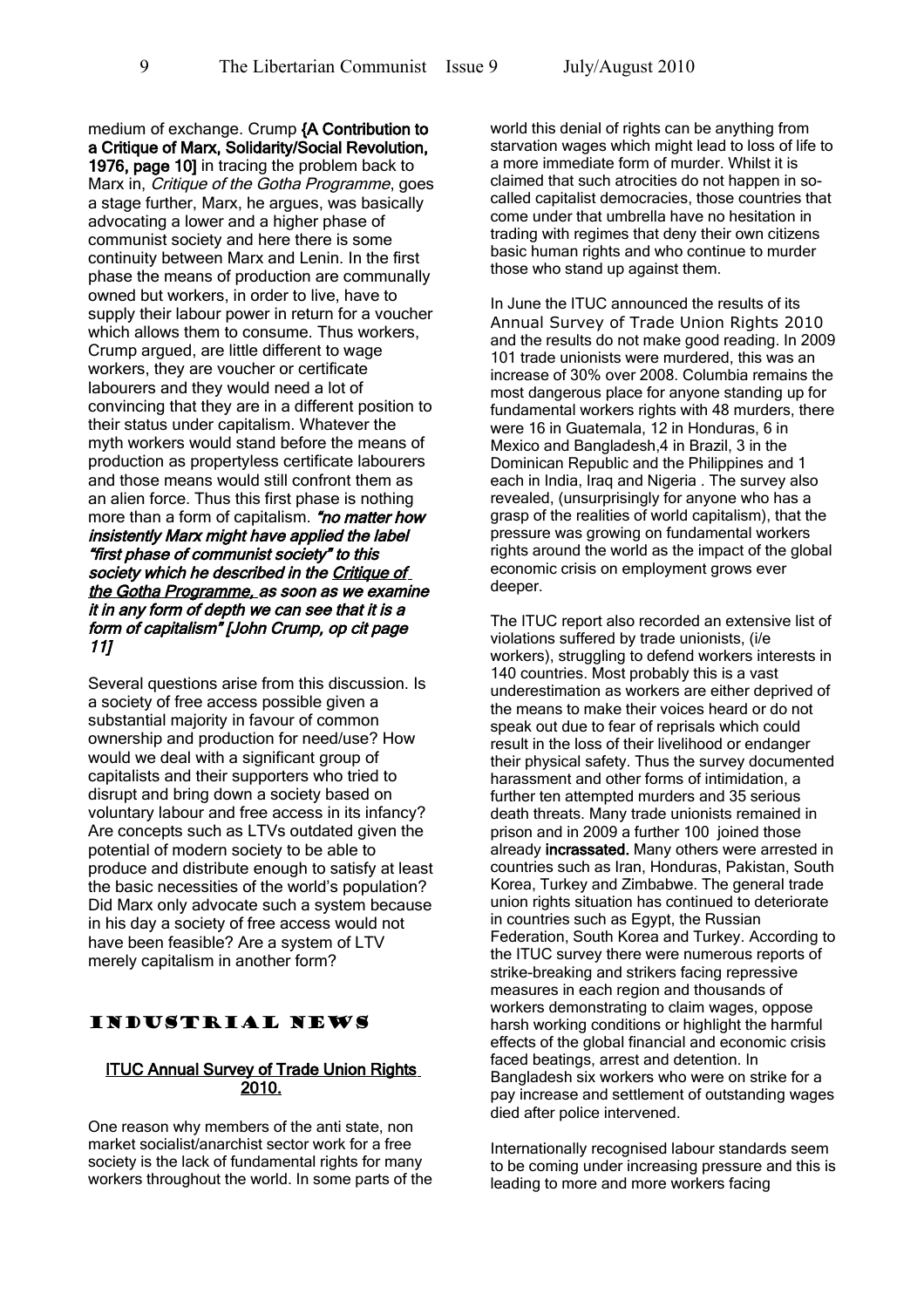insecurity and vulnerability in employment and 50% of the global labour force are now in precarious jobs. The difficulties faced by such workers to organise industrially and exercise what rights they may have are linked to their vulnerable labour market position. The survey focused attention on many cases where, while trade union rights are officially protected in legislation, restrictions on legal coverage and weak or nonexistent enforcement added to the vulnerability of workers already struggling due to the crisis. Severe restrictions or outright prohibition of strikes still exist in a large number of countries. The term severe restrictions on the right to strike could well apply to the United Kingdom as, in view of the amount of legal challenges where ballots have resulted in a vote for industrial action, could the next comment where it states: *"Furthermore complex procedural requirements, imposition of compulsory arbitration and the use of excessively broad definitions of "essential services" provisions often make the exercise of trade union rights impossible in practice, depriving workers of their legitimate rights to union representation and participation in industrial action".*

When has any government or employer's spokesperson ever been heard to comment when confronted with a majority vote in favour of strike action that workers have a legal and human right to go on strike? Near the end of its report the ITUC note that 2009 was the  $60<sup>th</sup>$  anniversary of the ILO convention 98 on the right to organise and collective bargaining, which has still not been ratified by countries such as Canada, China, India, Iran, the Republic of Korea, Mexico, Thailand, the United States and Vietnam. Thus, it adds: *"approximately half of the world's economically active population is not covered by the convention".*

The truth is that capitalism cannot afford to grant the basic right for workers to organise and take industrial action effectively without the intervention of the forces of the state or thugs hired by private capitalist employers. This is one of the reasons the working class, worldwide, cannot afford to let capitalism continue.

#### Industrial News (2)

#### Tea workers face threat of Imprisonment from "Ethical Tea Company

According to the International Union of Foodworkers (IUF), June 2010) workers who participated in a protest last year against the abusive treatment of a pregnant 22 year old tea garden worker could face prison sentences of up to 7 years. Mrs Arti Oraon, a tea plucker who collapsed after being forced to work whilst eight months pregnant on a tea plantation estate owned by Tata Tea is now facing criminal charges.

Nowera Nuddy Tea Estate is owned by Amalgamated Plantations Private Limited a company 49.98% owned by Tata Tea which has now rebranded itself as Tata Global Beverages, Tata's wholly owned Tetley Tea is the second biggest global tea brand and a leading member of the UK's Ethical Tea Partnership. The IUF report that Tetley sources tea from Amalgamated but not it claims Norwera Nuddy, this assertion has been used by Tetley to abdicate all responsibility for documented abuses in its supply chain.

Worker dissatisfaction was heightened by a lack of workers rights including long standing problems over the denial of paid maternity and sick leave and poor housing. After first agreeing to meet with workers the management and the medical officer left the estate and declared a lock out which lasted for 2 weeks. A second lock out lasting from September 14<sup>th</sup> to December 12<sup>th</sup> was declared when workers refused to accept the suspension of 8 workers who management claiThe problems can be traced back to August 2009 when Mrs Arti Oraon collapsed in the field and was taken to the hospital on a platform towed by a tractor after the medical officer refused to make an ambulance available. When other workers found out about her treatment 500 workers, mostly female, gathered in protest outside the medical facility and demanded sanctions against themed were the leaders of the mass protest.

The dispute is still ongoing and according to the IUF there have been no negotiations, no compensation and the workers targeted for suspension are still suspended. In late April police arrived at the plantation and announced that arrest warrants had been sworn out for Arti Oraon and 11 other worker activists, including the already suspended workers, on charges including theft, grievous bodily harm, unlawful assembly, criminal intimidation and unlawful confinement. These charges can carry prison terms of 7 years or more. (See the IUF website for full details)

## WHAT'S HAPPENING

#### **News from the ASNM Sector.**

The following is a report on a meeting organised by the Radical History Network in June.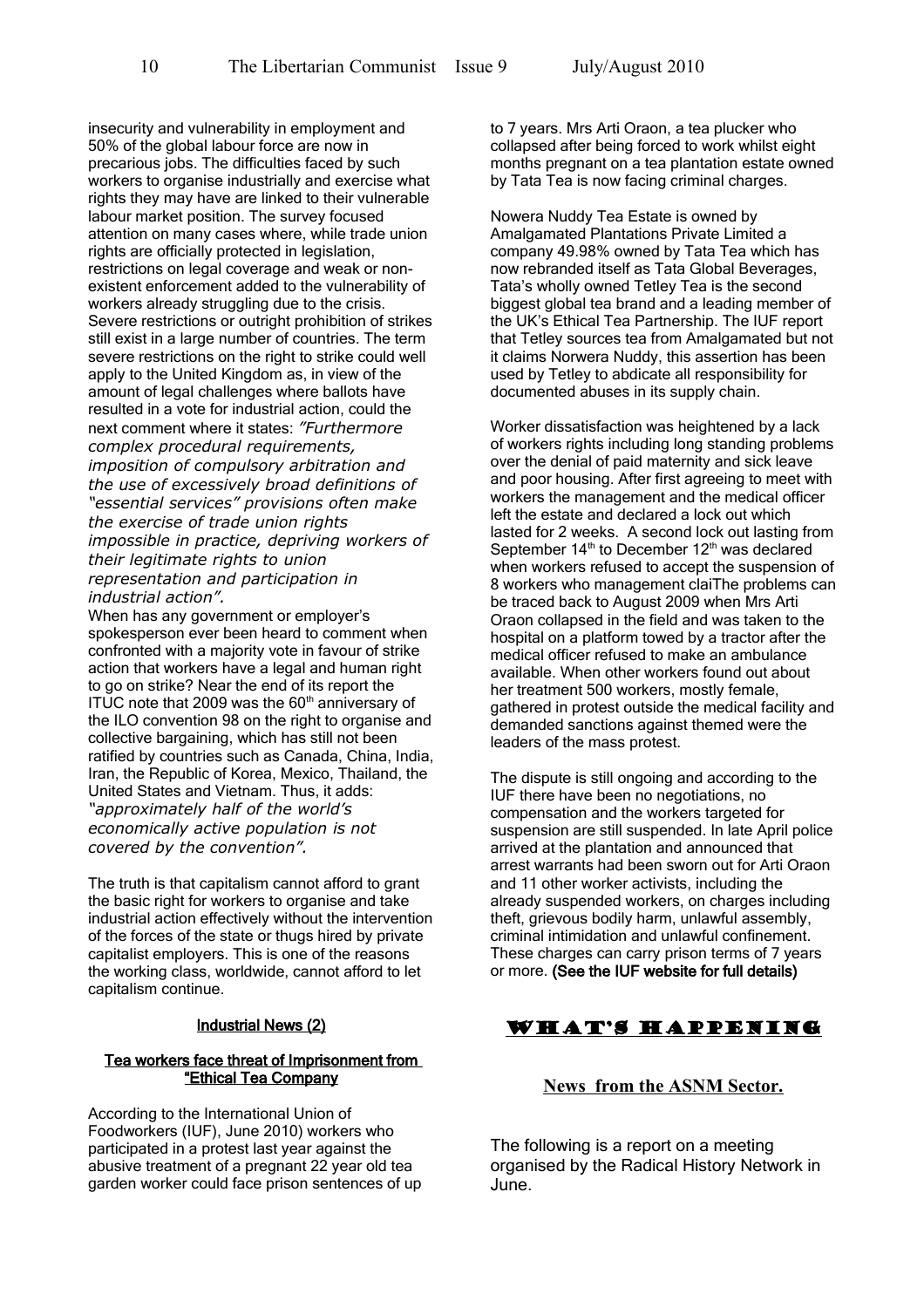Radical History Network of NE London c/o PO Box 45155 , London , N 15 4WR.

Radicalhistorynetwork.blogspot.com

~~~~~~~~ "celebrate our history, avoid repeating our mistakes"

~~~~~~~~~~~~~~~~~~~~~~~~~~~~~<br>. ~~~~~~~~~~~~~~~~~~~~~~~~~~~~~<br>.

At last nights meeting , RaHN discussed the life and times of Colin Ward [1924-2010] who died recently. He had written more that 30 books and has been described as the anarchist of everyday life. Chair Dale Evans opened the meeting with extracts from a DVD on his life then speaker Glyn Harries, from Hackney, introduced the subject with comments mainly on his role as writer, practical adviser and social theorist. One of his books on "Influences" was highly recommended .

The main theme was his idea that below the surface of all societies, was a sub culture of libertarian life which reflected the ordinary person's response to conditions , good and bad. People were always trying to control their lives, and for example the provision of welfare benefits by the friendly societies and trade unions came well before the official welfare state

Features like allotments , residents and tenants associations, and the wide existence of music groups were a continuous reminder of popular creativity and imagination, quite separate from any free market or State arrangements.

Every person in the audience of a dozen spoke in the discussion, and in the business section many local activities were mentioned . There was a busy literature stall.

For information on the RHN and future meetings see below

This was posted on the World in Common forum.

#### Group of the World Socialist Movement in Latin America

We have adopted the same principles of the World Socialist Movement and the Socialist Party of Great Britain, and its companion parties. It is going to be like a group of sympathizers of the WSM, and at the present time we are going to be based in the Dominican Republic, we are getting in contact with workers from other countries in Latin America including Haiti, Venezuela, Puerto Rico, Mexico and Brazil. It is not going to be a forum for chatting, it is going to be a forum of propaganda of the principles and aims of the World Socialist Movement. Our main objective is to propagate the real definition of socialism, and probably, we might get in contradictions with other groups in Latin America, region that is influenced by Castroism, Trotskyism and Leninism, and all sorts of state capitalist currents. Some of the contacts that we have at the present time were members of Leninist groups or the ICC.

## Future events and contact information for the ASNM Sector

#### Radical History Network of North East London

The next meeting is on Wednesday 14 July, at 8pm. "A Short History of Resistance to Public Sector Cuts" Venue: The Postmens Office" at the North London Community House, 22 Moorefield Road, London, N17.[The old Post Office] FOR FURTHER DETAILS, CONTACT ALAN WOODWARD ON 020 8292 8862 or RaHN at alan@petew.org.uk Email: [radicalhistorynetwork@googlemail.com](mailto:radicalhistorynetwork@googlemail.com)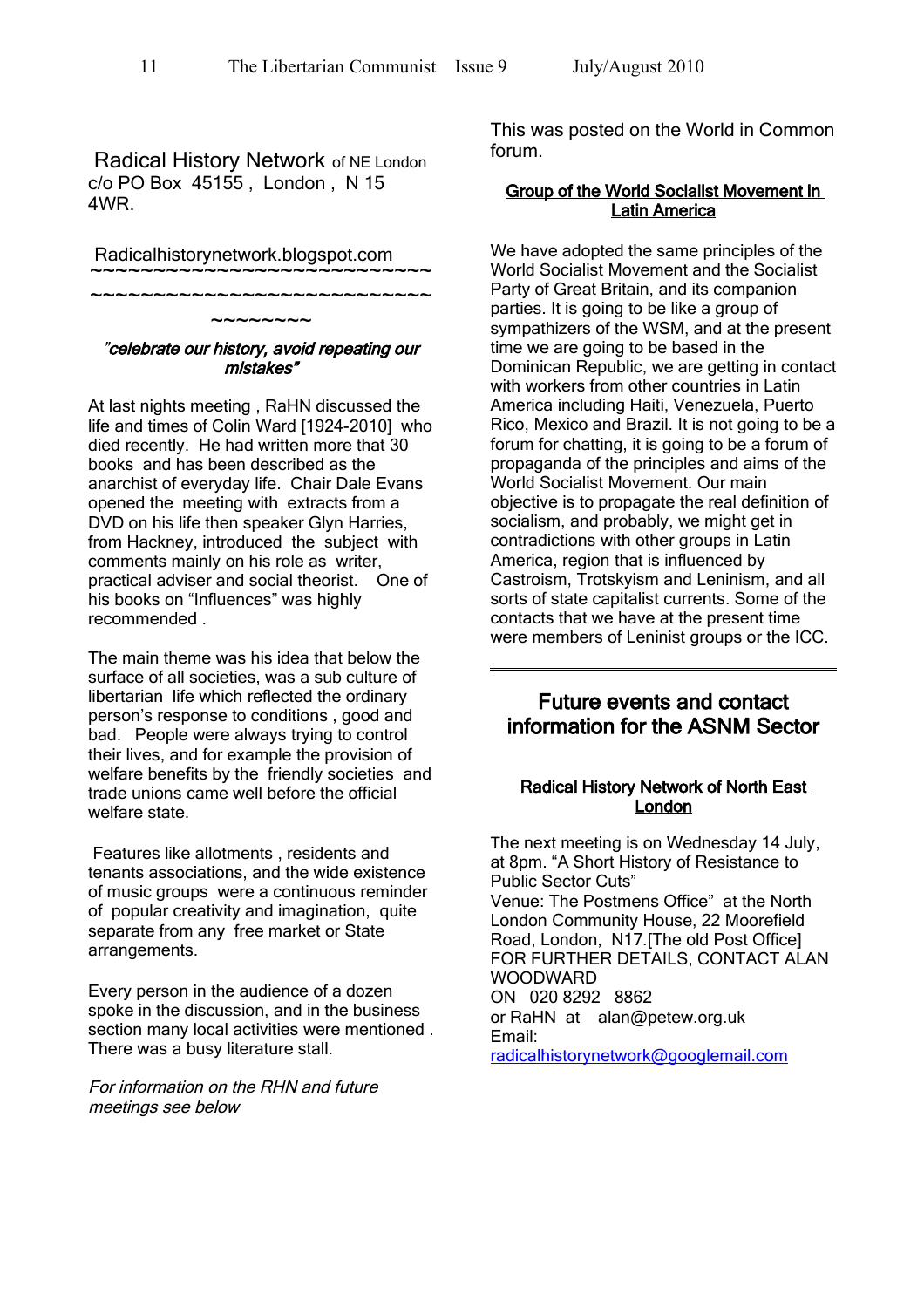#### worldsocialistmovement/SPGB:

#### worldsocialism.org/spgb: Postal address: 52 Clapham High Street London SW4 7UN. Email spgb@worldsocialim.org

#### Forthcoming Meetings

All to be held at the above address on Saturdays commencing at 6.00 PM

July 3rd "Business Growth in conflict with the Environment" – Speaker Glenn Morris.

July 17<sup>th</sup> "Bitter Pill: Capitalism and the Pharmaceutical Industry": Speaker Dick Field

July 31st " Reforming Capitalism or the Socialist Alternative": Speaker Vincent Otter

======================================

Northern Anarchist Network (NAN)

If you want further information about this group contact: Brian Bamford, 46 Kingsland Road, Rochdale, Lancs Ol1 3HQ or email [northernvoices@hotmail.com](mailto:northernvoices@hotmail.com)  ======================================

#### World In Common: [www.worldincommon.org](http://www.worldincommon.org/) Email [worldincommon@yahoogroups.com](mailto:worldincommon@yahoogroups.com)

As stated previously very good for discovering groups that do, or have made up the Anti State, Non Market sector. Like all discussion forums it sometimes suffers from discussions that go on too long but it is well worth exploring as some of the posts give out information you might not have picked up elsewhere. Some of the news and articles featured in TLC are sourced from this website. So join the forum and help take it forward.

Anarchist Federation: www.afed.org.uk: Postal Address BM Arnafed, London WC1N 3XX. Email [info@afed.org.uk](mailto:info@afed.org.uk) 

======================================

 A new pamphlet has recently been published, An Introduction to Anarchist Communism. The Manchester website is well worth a visit for looking at texts from former organisations such as Solidarity, Subversion and Wildcat.

The following three groups are industrial unions. They offer an anti bureaucratic alternative to trade unions. You can join either as an individual or if there is support for organising at your workplace.

#### Industrial Workers of the World: www. iww.org Or P/O Box 7593, Glasgow, G42 2EX Email: rocsec@iww.org.uk.

Workers International Industrial Union. [www.wiiu.org](http://www.wiiu.org/) or [www.deleonism.org/wiiu.htm](http://www.deleonism.org/wiiu.htm) or see the article on Industrial Unionism in this issue,

Solidarity Federation. www.solfed.org.uk or PO Box 29, South West D.O Manchester M15 5HW Email: [solfed@solfed.org.uk](mailto:solfed@solfed.org.uk)

===============================

#### www.Libcom.org

Another place to keep up with news from around the world from a Libertarian Communist view point. Also has Library, History and Gallery sections as well as active online forums.

## Wrekin Stop War

This can be found at [www.wrekinstopwar.org](http://www.wrekinstopwar.org/) or contact

Duncan Ball, 23 Sunderland Drive, Leegomery Salop, TF1 6XX email: [admin@wrekinstopwar.org.uk](mailto:admin@wrekinstopwar.org.uk)

## Red and Black Notes

The geo cities site that used to host RBN has been out of action for some time. You can obtain some RBN items from libcom.org as listed above. If you want to know more than read issue 6 Of The Libertarian Communist and the article by Neil Fettes pp.4-7. Recommended site if you can still obtain the full listings.

======================================

See also: Institute for Anarchist Studies, the very similar but separate Anarchist Studies Journal, Anarchist Archives, Red and Anarchist Action network redanarchist.org. And Socialist Labor Party of America [www.slp.org.](http://www.slp.org/) (Not to be confused with the Scargill mob).